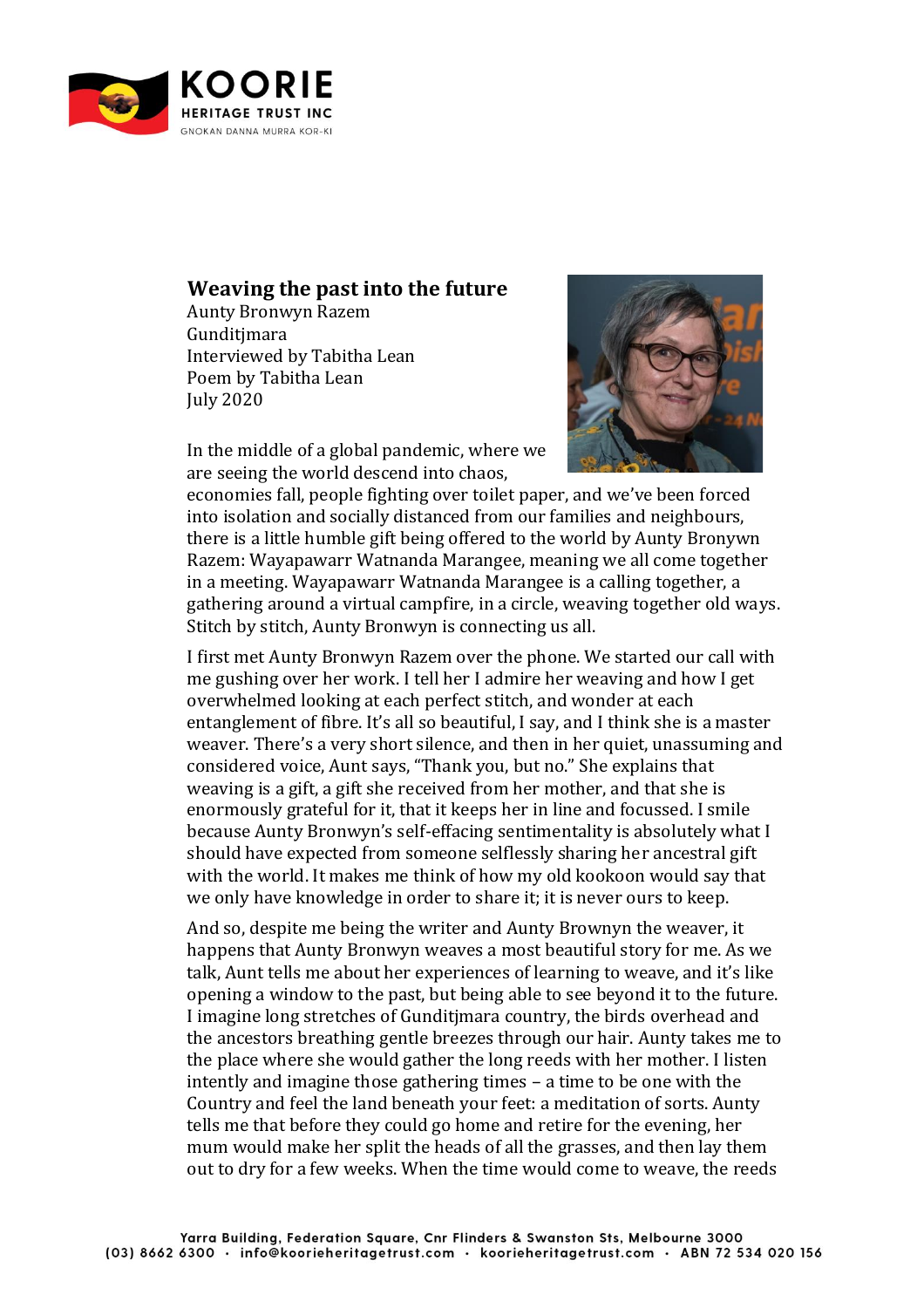

would be soaked to return their pliability for the craft. As I hear Aunty tell me this, I think what a gift of strength her mother entrusted to her, and how this knowledge transformed the student into a teacher. I am reminded that we are never just one thing. Aunty Bronwyn is not just a weaver, or just an artist, she is an entanglement of many things: teacher, knowledge keeper, craftswoman, engineer.

Our yarn circles back to the Wayapawarr Watnanda Marangee. Aunty tells me that COVID-19 has had a huge impact on her practice, not the least losing her studio space. Aunt talks optimistically about utilising the online workshops in order to employ 21st century technology to share an ancient craft, producing the most beautiful dialogues between artists, people and weaving. The next day I join one of Aunty Bronwyn's workshops. It is relaxed and engaging, each of us untangling raffia into methodical stitches forming never ending hypnotic swirling spirals that I think reflect the circular patterns we find on Country – ripples in a pond, growth rings on a tree or season cycles. It seems to represent a journey of perpetual becoming. I watch on in admiration as Aunty Bronwyn takes a traditional craft and transforms and recreates it anew. If I close my eyes, I think I could imagine us weaving around the campfire; damper in the coals, tea boiling and the wispy trails of smoke circling into the ether. I am relaxed and I feel at home.

It's the mindfulness of weaving that I enjoy most. Aunty says that weaving slows down your brain and lets your mind wander off. "It's like monkeys grab onto your thoughts and run away with them," she says. Aunty tells me how weaving can help you sort out the problems of the day, and if ever there was a time that I wanted monkeys to steal my problems, it's in the middle of a pandemic! It seems that the craft of weaving that Aunty teaches allows you to look back, especially when the present is so unstable and during a time of confusing clamour; it is perhaps that by looking back the present might regain its stability. Looking to the future, I ask Aunty what her dream project would be. She pauses again, and talks about an ambitious installation project that would challenge the eugenic constructions of Indigeneity. "As much as it gets questioned or disputed, us fair skinned black fullas know who we are and where we belong," Aunty Bronwyn says firmly. I reply that we are always accountable to our community. Quick off the mark, Aunty adds, "… and our ancestors." This sums up Aunty Bronwyn Razem for me: a woman armed with wisdom, an Elder with ancestral knowledge, a teacher of an ancient craft, a keeper of tradition, and a friend. A new friend who is using her cultural gift to create a movement that breaks the monotony and uncertainty of isolation, and brings us all to her meeting place to share.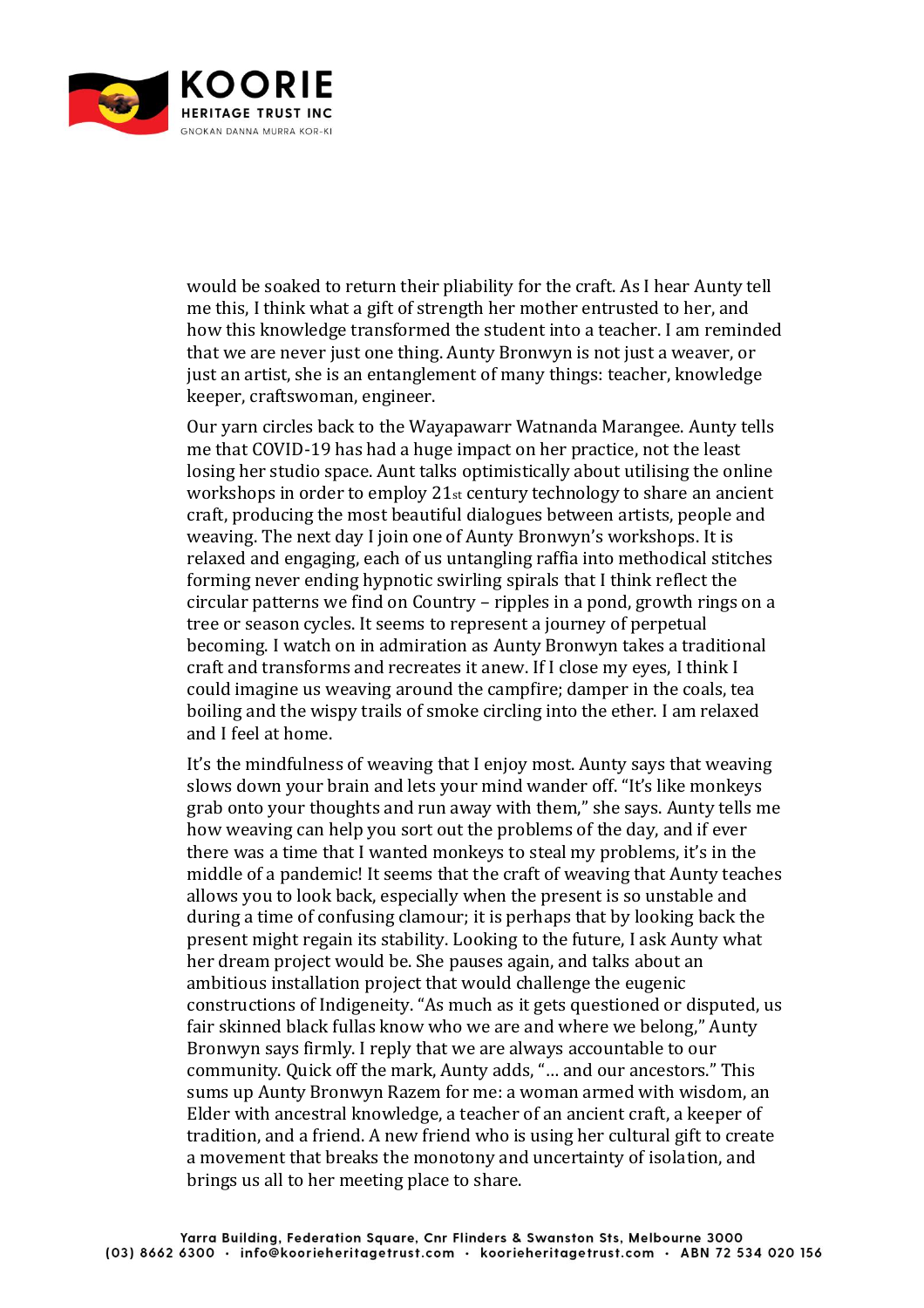

*It all starts with creation, the old people guide her hand, the soft touch of an ancestor merely a kiss carried upon winds drift. Each stitch she makes, each loop she knots, stitch by stitch, rush through needle eye break, infusing life and energy, the reeds pulse with the river's touch as she weaves together life, taming the wild, creating form from formlessness, shape from shapelessness, movement from stillness – she invites the past to intrude on the present while she stitches her steps into the future – the whole triptych of time caught up in nature's mesh. Interconnected patterns weaving a circle of life and death, flawed but perfect, stitch by stitch, over and over, circle by circle, unravelling the mystery of warped threads in every knot bringing life to beauty, weaving fibres into patterns of love where beginnings run into endings, where infinity becomes a reality, where our ancestors speak in stitches. She breathes life into our old ways weaving a web of connection, a warm embrace from the fire light, a gift … an ancestral gift for the sharing.*

Tabitha Lean 2020

*Aunty Bronwyn Razem, a Gunditjmara woman of the Kirrae Whurrong clan of western Warrnambool, comes from a long lineage of traditional weavers. She regularly conducts basket weaving workshops with Victorian Indigenous communities in order to facilitate the revival of cultural traditions. The*